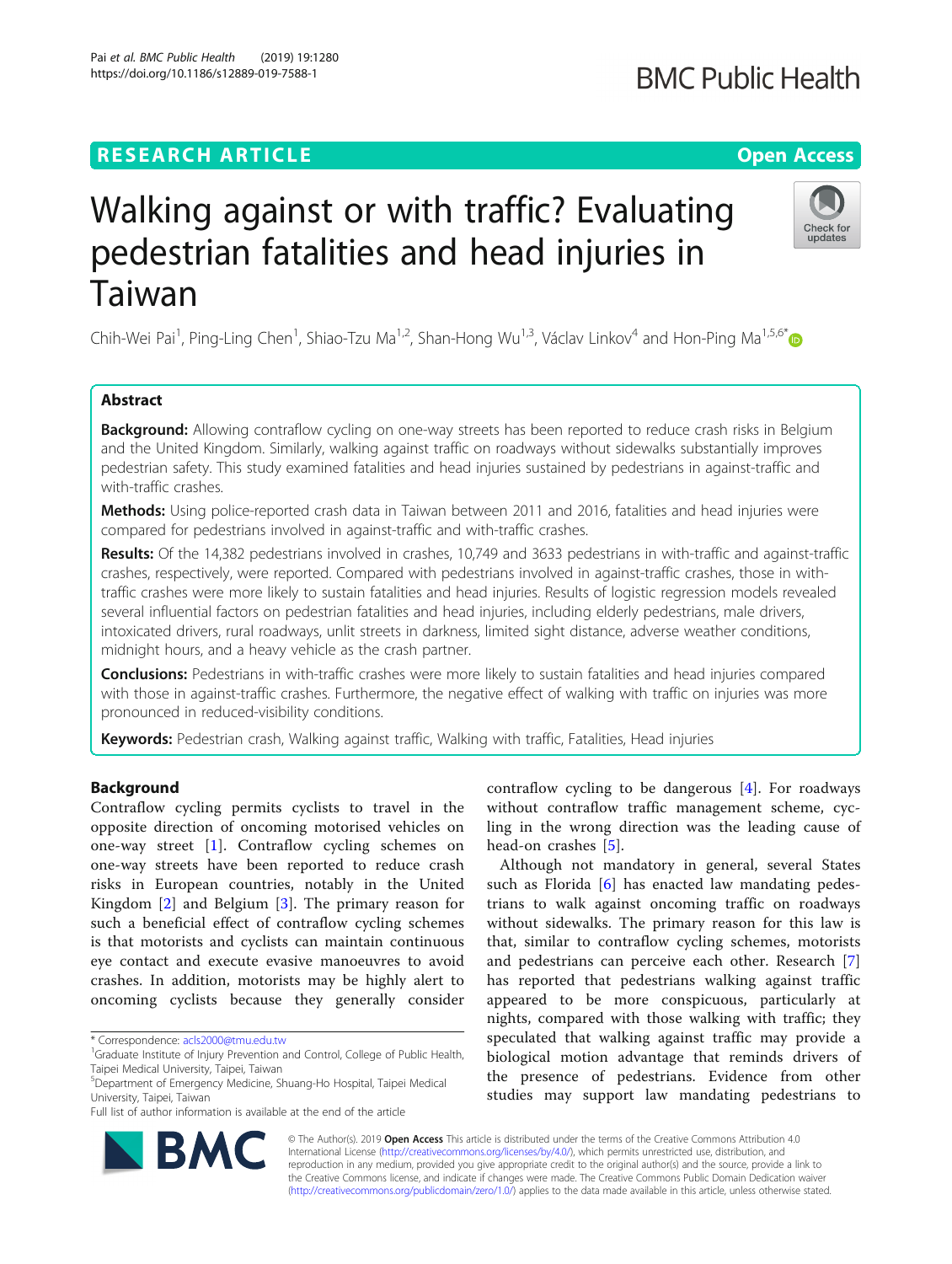walk against traffic. For example, a study [[8](#page-9-0)] conducted in France reported that of 100 fatally-injured pedestrians walking along on the streets, 75 were walking with traffic. A recent study [\[9](#page-9-0)] conducted in Finland examined pedestrian crashes and suggested that, compared with walking with traffic, walking against traffic resulted in a 77% decrease in the number of pedestrian crashes. Such a beneficial effect of walking against traffic is attributable to the visual information it provides regarding vehicles in the lane closest to pedestrians. Han et al. [[10\]](#page-9-0) and Liu et al. [[11\]](#page-9-0) have reported that pedestrians who were struck from behind were more likely to sustain head injuries, which are normally devastating or fatal.

Other crash types involving pedestrians at midblocks include nearside (right side, the side of vehicle nearest the kerb) and offside (left side, the side of vehicle nearest the central line) crashes. Elderly pedestrians were found to be over-involved in offside crashes [\[12](#page-9-0)]. This is primarily because they walk more slowly than their younger counterparts, and thus have difficulties crossing roadways before traffic signals change [[12\]](#page-9-0). Furthermore, as older pedestrians have diminished attention capacity, they are less capable of judging two-stream traffic before crossing roadways compared to younger pedestrians. Children, on the other hand, tend to exhibit poor navigational capability and enter roadways without considering traffic sensibly; as a result, children were found to be overinvolved in nearside crashes [[13\]](#page-9-0).

In Taiwan, pedestrians are advised to walk facing traffic, mainly because this has been suggested to increase pedestrian safety. Official crash statistics in year 2017 revealed that crashes involving pedestrians walking along the street account for approximately 10% of all midblock crashes that involved pedestrians and other motorised vehicles [[14\]](#page-9-0). Injuries sustained by pedestrians in this crash type appear to be a safety concern because crash velocities tend to be higher than those occurring at intersections [\[15\]](#page-9-0).

When reviewed together, literature has suggested that contraflow cycling schemes or walking against traffic may reduce crash risks. To our knowledge, relatively few studies have investigated whether the beneficial effect of walking against traffic on crash risks can also apply to injury severity.

#### Purpose

Following the pioneering study conducted in Finland [\[9](#page-9-0)] that has concluded that walking against traffic is beneficial in reducing pedestrian crashes, the primary aim of this study was to examine injury severity and head injuries sustained by pedestrians in facing-traffic and backto-traffic crashes.

## **Methods**

## Data source

Using the Taiwan National Traffic Crash Dataset for the period 2011–2016, the current study examined fatalities and head injuries sustained by pedestrians in against- or with-traffic crashes. The Taiwan National Traffic Crash Dataset is owned and maintained by the National Police Agency, and the data are recorded after every road traffic crash is reported to the police. To record crash data, qualified and experienced police crash investigators complete three files, namely accident, vehicle, and victim files. Accident files contain general information regarding an accident, such as the time and date of the crash, weather condition, and road type. Vehicle files contain information regarding vehicle type, the first point of impact, and vehicle manoeuvres. Victim files contain data regarding casualties involved in crashes, such as age, sex, injury severity, injured body regions, licence status, walking direction, and alcohol use. Injury severity is classified into two categories: fatality and injury. In the victim file, pedestrians walking directions, namely crossing a street, walking against or with traffic, are recorded. Victims who die within 24 h as a result of an accident are classified as cases of fatality, whereas victims who sustain injuries, whether mild or severe, are classified as cases of injury. Crash investigators track injury data from hospitals for 30 days and thus obtain data on primary diagnosis on injured body regions and injury severity.

Figure [1](#page-2-0) presents a flow chart of the sample selection from the Taiwan National Traffic Crash Dataset for the period 2011–2016. We extracted data of 98,269 pedestrian casualties from traffic crashes during this period. We excluded crashes in which pedestrian were crossing the streets rather than walking along the streets ( $n = 83$ , 208). Furthermore, we focused on pedestrian crashes in which the crash partner was a private car, taxi, heavygoods vehicle, bus or coach, or a motorcycle. As a result, crashes in which pedestrians were struck with bicycles were excluded  $(n = 321)$ . A total of 15,061 pedestrians were involved in against- or with-traffic crashes. After removing crashes with missing data on pedestrian age, sex, and time or date of crash  $(n = 679)$ , 14,382 pedestrian causalities remained. Of the 14,382 pedestrian casualties, 3633 were walking against traffic and 10,749 were walking with traffic, respectively.

#### Definitions of variables

We collected the following demographic data for casualties: sex, age (four groups: <18, 18–40, 41–64, and  $\ge 65$ years), alcohol use (yes: breathalyser test results ≥0.15 mL/L or blood-alcohol consumption [BAC] level > 0.03%; no: breathalyser test results < 0.15 mL/L or BAC level  $\leq$  0.03%), and pedestrian walking direction (against traffic; with traffic). In Taiwan, people aged < 18 years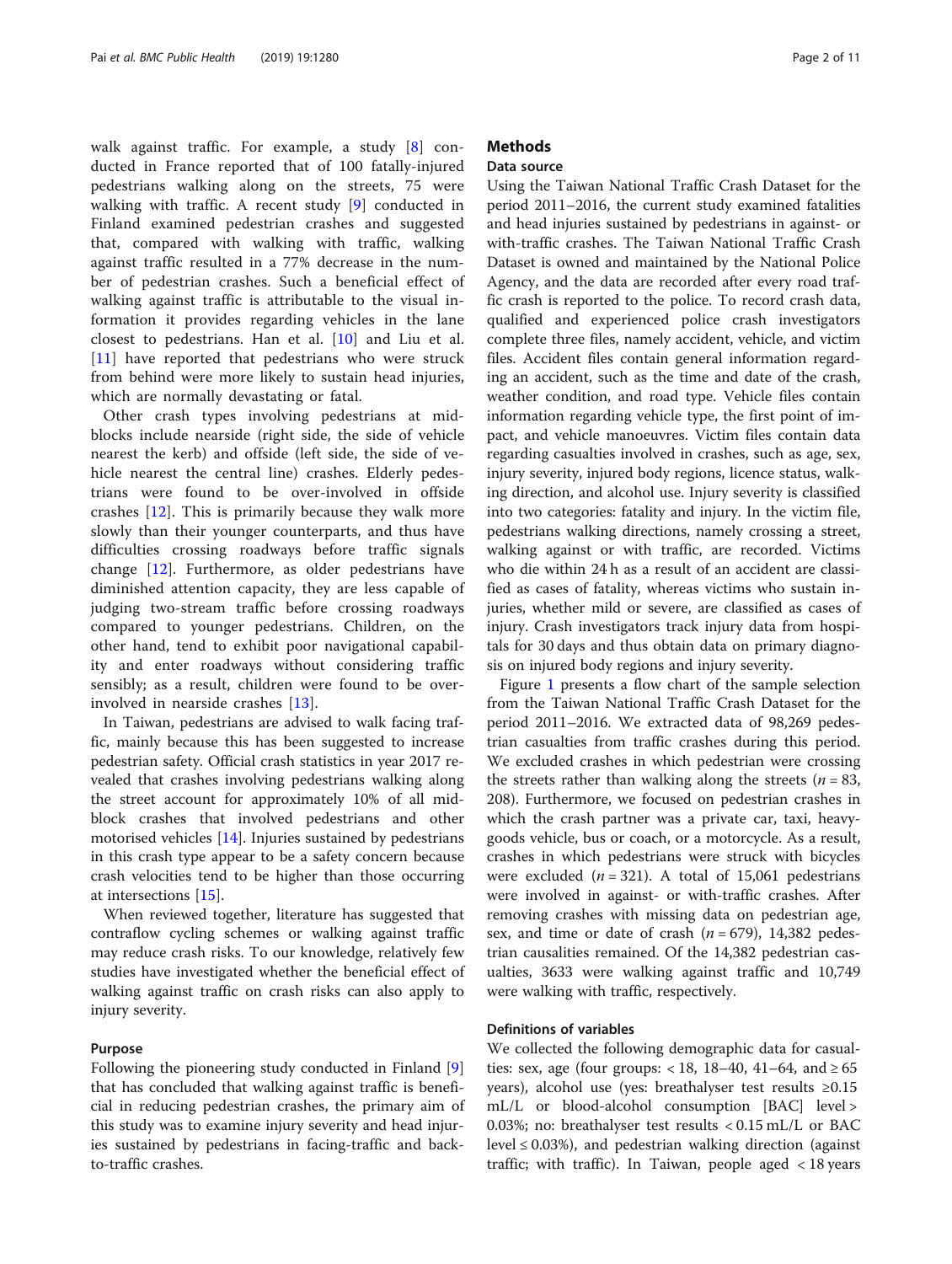<span id="page-2-0"></span>

are identified as teenagers, and they are not legally permitted to ride motorcycles or drive cars. People aged ≥65 years are identified as elderly individuals. In this study, we classified the remaining individuals into two age groups: 18–40 and 41–64 years. BAC data were obtained from police who conducted breathalyser tests or followed up for blood tests at hospitals. According to Taiwanese law, drivers with either breathalyser test results of ≥0.15 mL/L or BAC levels of > 0.03% are considered to be drunk driving. Data obtained from breathalyser tests or BAC levels were available only for motorists and not for pedestrians because, by law, only motorists involved in crashes are mandated to be tested for alcohol consumption. Data on injured body regions examined included injuries to the head or neck, upper or lower extremities, chest or abdomen, and spine.

The vehicle attribute considered was the crash partner (large vehicle: including buses, coaches, or heavy-goods vehicles; car: including private cars and taxis; and motorcycle). We examined three temporal factors, namely month of crash (spring/summer: March–August; autumn/

winter: September–February), day of crash (weekday: Monday–Friday; weekend: Saturday–Sunday), and time of crash (rush hours: 0700–0859 and 1700–1859; nonrush hours: 0900–1659; evening hours: 1900–2359; and midnight/early morning: 0000–0659). The following roadway factors were considered: crash location (rural: roadways with speed limits of  $\geq 51$  km/h; urban: roadways with speed limits of ≤50 km/h), weather conditions (fine weather; adverse weather: rain or fog), street lighting condition (daylight, lit streets in darkness, and unlit streets in darkness), road surface condition (dry; slippery), and sight distance (adequate: sight distance was not obstructed; limited: sight distance was obstructed by obstacles such as road curvature, building, or tree).

#### Statistical analysis

The distribution of pedestrian injury severity according to a set of variables (e.g., human attributes, roadway or environmental factors, and vehicle characteristics) is first reported. We conducted chi-squared tests to examine the association between independent variables and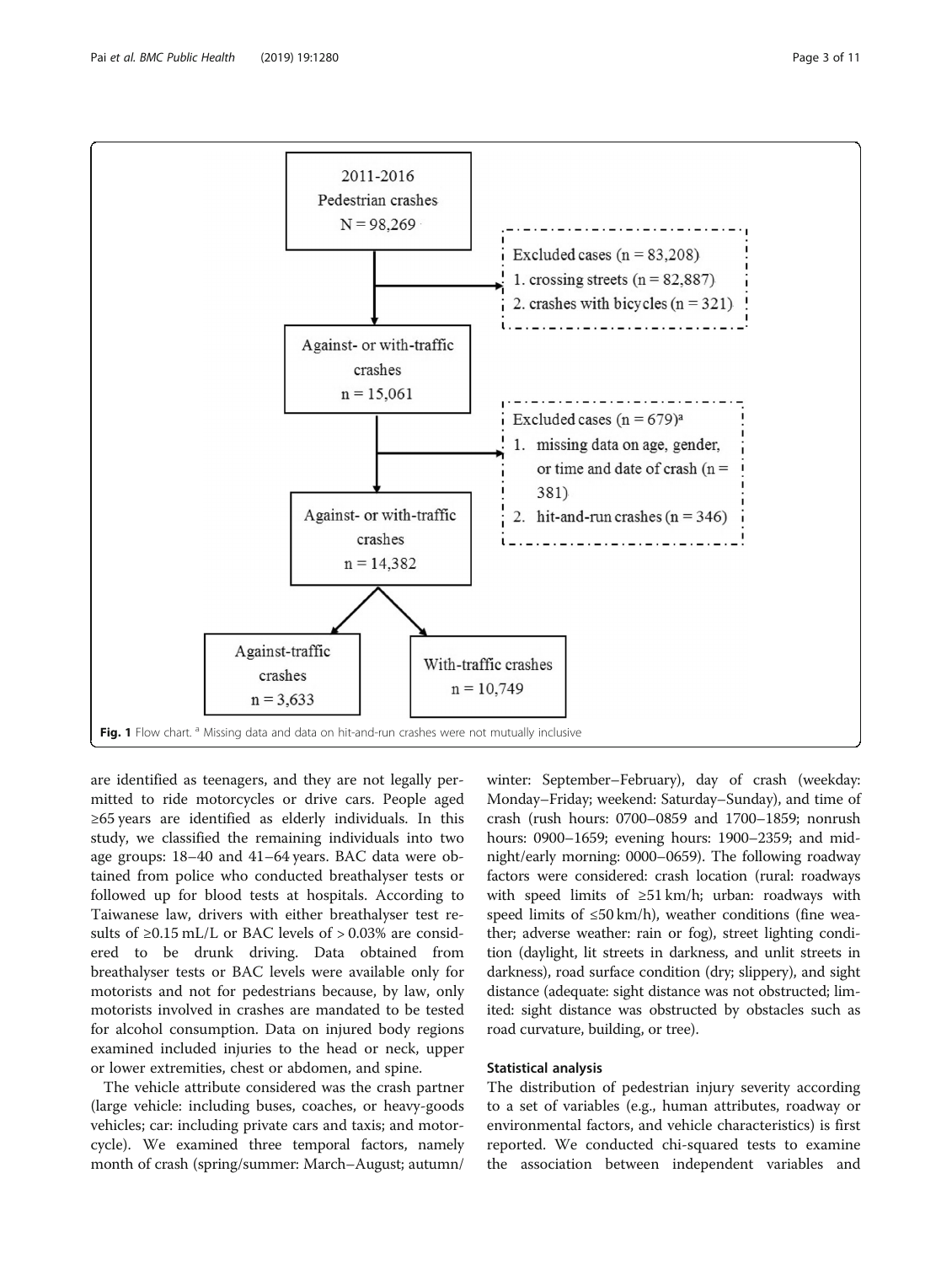## <span id="page-3-0"></span>Table 1 Distribution of pedestrian injury severity according to a set of independent variables

|                             | N              | Fatality   | Injury         | $x^2$ test |
|-----------------------------|----------------|------------|----------------|------------|
|                             |                | n (%)      | n (%)          | $p$ value  |
| Total                       | 14,382 (100)   | 199 (1.38) | 14,183 (98.62) |            |
| Pedestrian gender           |                |            |                | 0.017      |
| Male                        | 6025 (41.89)   | 100 (1.65) | 5925 (98.35)   |            |
| Female                      | 8357 (58.11)   | 99 (1.18)  | 8258 (98.82)   |            |
| Driver gender               |                |            |                | < 0.001    |
| Male                        | 9958 (69.24)   | 166 (1.67) | 9792 (98.33)   |            |
| Female                      | 4424 (30.76)   | 33 (0.75)  | 4391 (99.25)   |            |
| Pedestrian age              |                |            |                | < 0.001    |
| < 18                        | 1079 (7.50)    | 3(0.28)    | 1076 (99.72)   |            |
| $18 - 40$                   | 3250 (22.60)   | 14(0.43)   | 3236 (99.57)   |            |
| $41 - 64$                   | 5045 (35.08)   | 52 (1.03)  | 4993 (98.97)   |            |
| $\geq 65$                   | 5008 (34.82)   | 130 (2.60) | 4878 (97.40)   |            |
| Driver age                  |                |            |                | 0.882      |
| < 18                        | 275 (1.91)     | 4(1.46)    | 271 (98.54)    |            |
| $18 - 40$                   | 7912 (55.01)   | 109 (1.38) | 7803 (98.62)   |            |
| $41 - 64$                   | 5169 (35.94)   | 69 (1.34)  | 5100 (98.66)   |            |
| $\geq 65$                   | 1026 (7.13)    | 17 (1.66)  | 1009 (98.34)   |            |
| Driver alcohol use          |                |            |                | 0.002      |
| Yes                         | 853 (5.93)     | 23 (2.70)  | 830 (97.30)    |            |
| No                          | 13,529 (94.07) | 176 (1.30) | 13,353 (98.70) |            |
| Months                      |                |            |                | 0.225      |
| Spring/summer               | 6689 (46.51)   | 84 (1.26)  | 6605 (98.74)   |            |
| Autumn/winter               | 7693 (53.49)   | 115 (1.50) | 7578 (98.50)   |            |
| Weather                     |                |            |                | 0.943      |
| Fine                        | 9734 (67.68)   | 134 (1.38) | 9600 (98.62)   |            |
| Adverse                     | 4648 (32.32)   | 65 (1.40)  | 4583 (98.60)   |            |
| Location                    |                |            |                | 0.014      |
| Urban (speed limit ≤50 km)  | 4322 (30.05)   | 44 (1.02)  | 4278 (98.98)   |            |
| Rural (speed limit > 51 km) | 10,060 (69.95) | 155 (1.54) | 9905 (98.46)   |            |
| Light condition             |                |            |                | 0.018      |
| Daylight                    | 7440 (51.73)   | 86 (1.16)  | 7354 (98.84)   |            |
| Dark lit                    | 6124 (42.58)   | 95 (1.55)  | 6026 (98.45)   |            |
| Dark unlit                  | 818 (5.69)     | 18 (2.20)  | 800 (97.80)    |            |
| Road surface condition      |                |            |                | 0.242      |
| Dry                         | 10,941 (76.07) | 159 (1.45) | 10,782 (98.55) |            |
| Slippery                    | 3441 (23.93)   | 40 (1.16)  | 3401 (98.84)   |            |
| Sight distance              |                |            |                | 0.611      |
| Adequate                    | 13,704 (95.29) | 188 (1.37) | 13,516 (98.63) |            |
| Limited                     | 678 (4.71)     | 11(1.62)   | 667 (98.38)    |            |
| Walking direction           |                |            |                | 0.002      |
| With traffic                | 10,749 (74.74) | 167 (1.55) | 10,582 (98.45) |            |
| Against traffic             | 3633 (25.26)   | 32 (0.88)  | 3601 (99.12)   |            |
| Crash partner               |                |            |                | < 0.001    |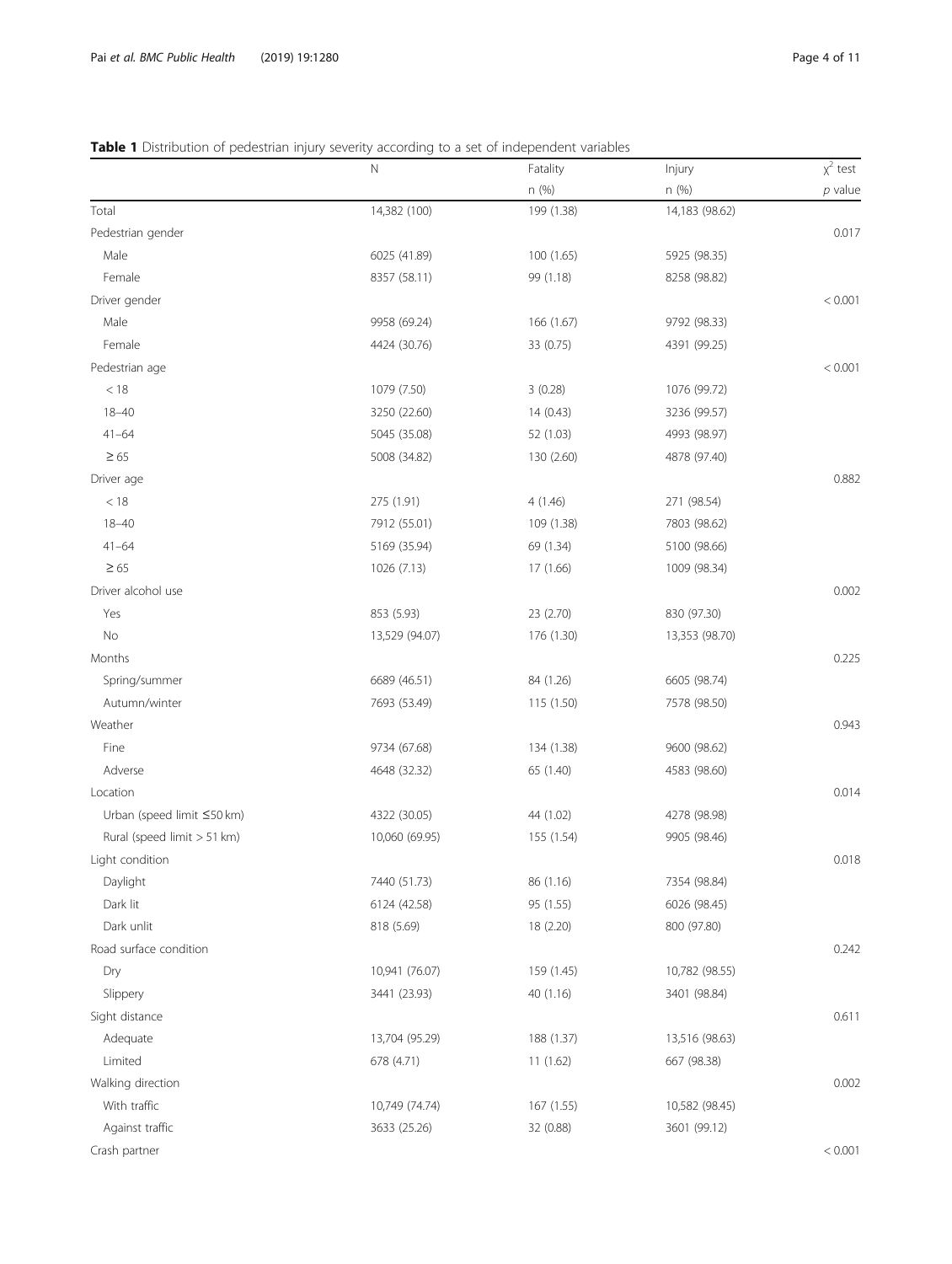Table 1 Distribution of pedestrian injury severity according to a set of independent variables (Continued)

|                                  | $\mathbb N$    | Fatality   | Injury         | $x^2$ test |
|----------------------------------|----------------|------------|----------------|------------|
|                                  |                | n(%)       | n(%)           | $p$ value  |
| Large vehicle                    | 1252 (8.70)    | 47 (3.75)  | 1205 (96.25)   |            |
| Car                              | 4904 (34.10)   | 58 (1.18)  | 4846 (98.82)   |            |
| Motorcycle                       | 8226 (57.20)   | 94 (1.14)  | 8132 (98.86)   |            |
| Injured body region              |                |            |                | < 0.001    |
| Head and neck                    | 1561 (10.85)   | 117 (7.50) | 1444 (92.50)   |            |
| Extremities                      | 4013 (27.90)   | 2(0.05)    | 4011 (99.50)   |            |
| Chest or abdomen                 | 7955 (55.31)   | 72 (0.91)  | 7883 (99.09)   |            |
| Spine                            | 853 (5.93)     | 8(0.94)    | 845 (99.06)    |            |
| Day of week                      |                |            |                | 0.411      |
| Weekend                          | 3637 (25.29)   | 45 (1.24)  | 3592 (98.76)   |            |
| Weekday                          | 10,745 (74.71) | 154 (1.43) | 10,591 (98.57) |            |
| Time of crash                    |                |            |                | < 0.001    |
| Rush hour (0700-0859, 1700-1859) | 4210 (29.27)   | 45 (1.07)  | 4165 (98.93)   |            |
| Non-rush hour (0900-1659)        | 4251 (29.56)   | 43 (1.01)  | 4208 (98.99)   |            |
| Evening hour (1900-2359)         | 4572 (31.79)   | 56 (1.23)  | 4516 (98.77)   |            |
| Midnight (0000-0659)             | 1349 (9.38)    | 55 (4.08)  | 1294 (95.92)   |            |

pedestrian injury severity. We used chi-squared tests to discover variables that were significantly associated with the outcome variables ( $p < 0.2$ ). These variables were then incorporated into the multivariate stepwise logistic regression models. To detect multi-collinearity among the variables (all categorical), we conducted a chi-squared independent test and estimated Cramer's V [[16\]](#page-9-0).

Injuries to the head, which are generally devastating, were the focus of this study. Odds of head injuries were then estimated by using stepwise logistic regression models after controlling for a set of variables.

### Results

## Pedestrian fatalities

Table [1](#page-3-0) lists the distribution of pedestrian injury severity according to a set of variables. The mean age and standard deviation (SD) for the overall sample are 52.69 years and 21.84, and  $51.24$  years (SD = 22.55) for male pedestrians and  $53.74$  years  $(SD = 21.26)$  for female pedestrians, respectively. Of the 14,382 pedestrian casualties, 199 were fatal (1.38%) and 14,183 (98.62%) had sustained injuries. Regarding pedestrians' walking direction, the number of fatal injuries was higher among pedestrians walking with traffic (164; 1.55%) than it was among those walking against traffic (0.88%). Notably, 7.5% of the injuries to the head or neck led to fatalities, although they were not the most frequently injured body region ( $n = 1561$ ). The majority of the pedestrian crashes involved sober motorists (94.07%), fine weather (67.68%), rural roadways (69.95%), dry road surfaces (76.07%), fair

sight distance (95.29%), walking with traffic (74.74%), motorcycles (57.2%), and weekdays (74.71%).

Using chi-squared tests, we determined that the following variables were significantly associated with the outcome variable: pedestrian sex and age, driver age, driver alcohol consumption, crash location, light condition, walking direction, crash partner, injured body region, day of the week, and time of crash. These factors were then incorporated into the stepwise logistic regression models.

Table [2](#page-5-0) presents the estimation results obtained from stepwise logistic regression models. The estimated parameter for walking with traffic was significant, suggesting that pedestrians in with-traffic crashes were 2.21 times more likely (adjusted odds ratio [AOR] = 2.21; confidence interval  $|CI| = 1.20 - 4.08$  to sustain fatal injuries compared with those in against-traffic crashes. Other risk factors for fatal injuries include male drivers ( $AOR = 1.75$ ;  $CI = 1.18-$ 2.60), elderly pedestrians (AOR = 8.72; CI = 2.73–27.79), rural roadways  $(AOR = 1.37; CI = 1.04-1.80)$ , intoxicated drivers ( $AOR = 1.58$ ;  $CI = 1.10-2.27$ ), unlit streets in darkness (AOR = 2.66, CI = 1.43–4.97), large vehicles as crash partners ( $AOR = 3.13$ ,  $CI = 2.10-4.67$ ), head or neck injuries  $(AOR = 6.48, CI = 3.12 - 13.45)$ , and crashes occurring during midnight hours  $(AOR = 2.78; CI = 1.82-4.25)$ .

## Head or neck injuries

Because pedestrians sustaining head or neck injuries appeared to have an increased likelihood of fatalities, we further examined head or neck injuries in against-traffic crashes and with-traffic crashes, respectively. As presented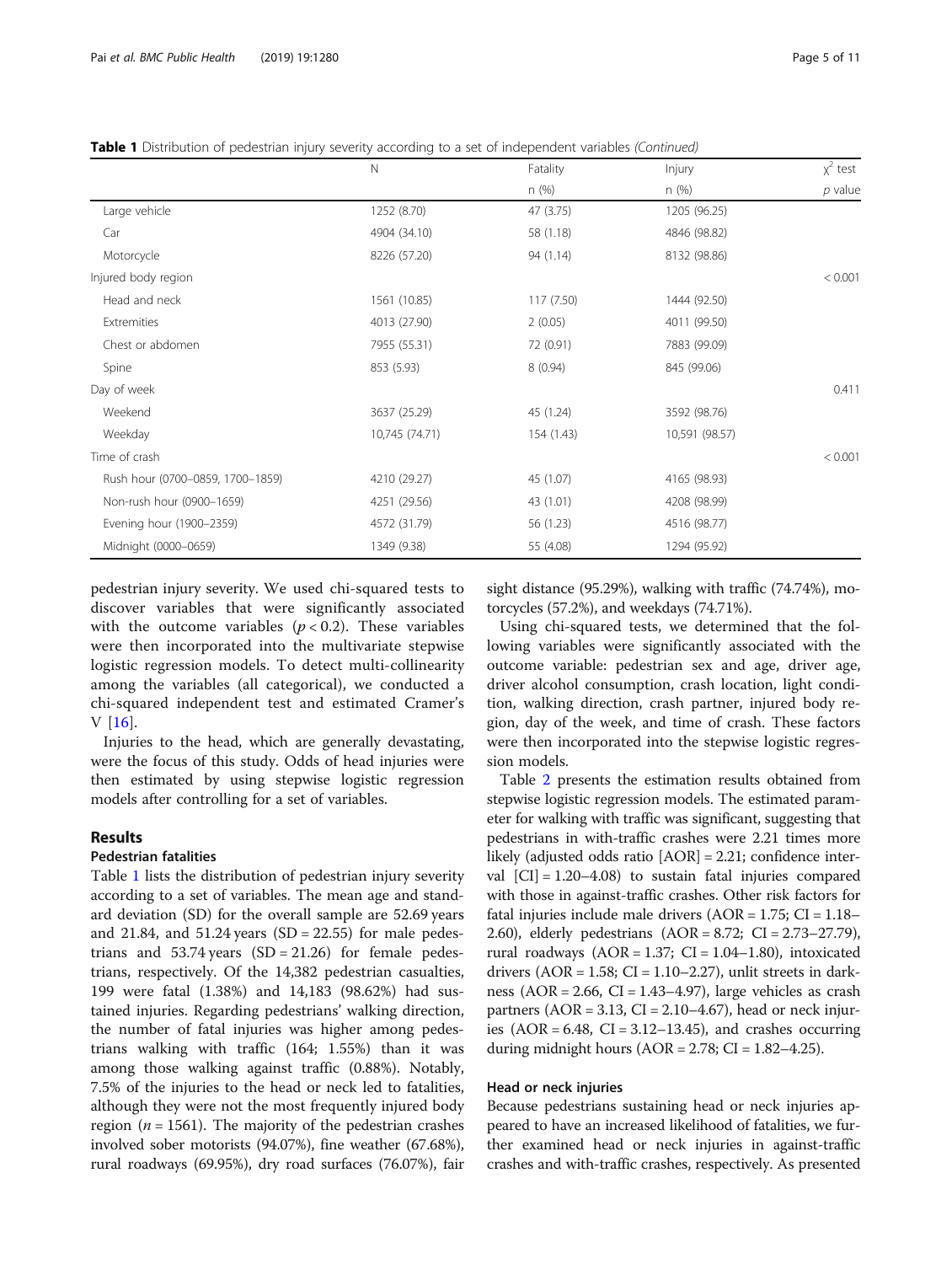<span id="page-5-0"></span>Table 2 Odds of fatal injuries sustained by pedestrians

|                     | β        | SD    | OR    | 95% CI         | $p$ value |
|---------------------|----------|-------|-------|----------------|-----------|
| Driver gender       |          |       |       |                |           |
| Male                | 0.560    | 0.201 | 1.75  | $1.18 - 2.60$  | 0.005     |
| Female              | Ref      |       |       |                |           |
| Pedestrian age      |          |       |       |                |           |
| $\geq 65$           | 2.165    | 0.592 | 8.72  | 2.73-27.79     | < .001    |
| $41 - 64$           | 1.285    | 0.600 | 3.62  | 1.12-11.73     | 0.032     |
| $19 - 40$           | 0.418    | 0.644 | 1.52  | $0.43 - 5.37$  | 0.516     |
| $\leq$ =18          | Ref      |       |       |                |           |
| Walking direction   |          |       |       |                |           |
| With traffic        | 0.793    | 0.312 | 2.21  | $1.20 - 4.08$  | < 0.001   |
| Against traffic     | Ref      |       |       |                |           |
| Location            |          |       |       |                |           |
| Rural               | 0.315    | 0.139 | 1.37  | $1.04 - 1.80$  | 0.024     |
| Urban               | Ref      |       |       |                |           |
| Driver alcohol use  |          |       |       |                |           |
| Alcohol use         | 0.457    | 0.186 | 1.58  | $1.10 - 2.27$  | 0.014     |
| Alcohol non-use     | Ref      |       |       |                |           |
| Light condition     |          |       |       |                |           |
| Dark unlit          | 0.979    | 0.319 | 2.66  | 1.43-4.97      | 0.002     |
| Dark lit            | 0.687    | 0.218 | 1.99  | $1.30 - 3.10$  | 0.002     |
| Daylight            | Ref      |       |       |                |           |
| Crash partner       |          |       |       |                |           |
| Large vehicle       | 1.139    | 0.205 | 3.13  | $2.10 - 4.67$  | < .001    |
| Car                 | 0.523    | 0.180 | 1.69  | $1.19 - 2.40$  | 0.004     |
| Motorcycle          | Ref      |       |       |                |           |
| Injured body region |          |       |       |                |           |
| Head and neck       | 1.868    | 0.372 | 6.48  | $3.12 - 13.45$ | < .001    |
| Extremities         | $-2.882$ | 0.793 | 0.056 | $0.012 - 0.27$ | < 0.001   |
| Chest and abdomen   | $-0.131$ | 0.378 | 0.88  | $0.42 - 1.84$  | 0.730     |
| Spine               | Ref      |       |       |                |           |
| Crash of time       |          |       |       |                |           |
| Midnight            | 1.022    | 0.216 | 2.78  | 1.82-4.25      | < .001    |
| Evening hour        | 0.040    | 0.228 | 1.04  | $0.67 - 1.63$  | 0.860     |
| Non rush hour       | 0.170    | 0.249 | 1.19  | $0.73 - 1.93$  | 0.494     |
| Rush hour           | Ref      |       |       |                |           |

in Table [3](#page-6-0), the percentage of head or neck injuries was significantly among pedestrians in with-traffic crashes than it was among pedestrians in against-traffic crashes (11.15% vs 9.99%). Using chi-squared tests, we determined that the following variables were significantly associated with the outcome variable: pedestrian sex and age, driver sex and age, driver alcohol consumption, month of crash, weather condition, crash location, light condition, road surface condition, sight distance, walking direction, crash partner, and

time of crash. These factors were then incorporated into the stepwise logistic regression models.

Table [4](#page-8-0) reports the odds of head or neck injuries as determined using multivariate stepwise logistic model. As illustrated in Table [4,](#page-8-0) pedestrians in with-traffic crashes were 1.26 times  $(AOR = 1.26; CI = 1.03-1.54)$ more likely to sustain head or neck injuries compared with those in against-traffic crashes. Other risk factors for head or neck injuries included male pedestrians  $(AOR = 1.18; CI = 1.06 - 1.31)$ , male drivers  $(AOR = 1.20;$  $CI = 1.06 - 1.36$ , elderly pedestrians  $(AOR = 1.30; CI =$ 1.05–1.61), drivers aged less than 18 (AOR = 1.50; CI = 1.06–2.12), rural roadways (AOR = 1.19; CI = 1.03–1.38), intoxicated drivers  $(AOR = 1.21; CI = 1.02-1.43)$ , unlit streets in darkness  $(AOR = 1.59; CI = 1.25-2.01)$ , large vehicles as crash partners  $(AOR = 2.03; CI = 1.75-2.41)$ , limited sight distance  $(AOR = 1.24; CI = 1.02-1.51)$ , adverse weather  $(AOR = 1.16; CI = 1.01-1.33)$ , and crashes occurring during midnight or early morning hours  $(AOR = 1.47; CI = 1.20-1.81).$ 

## Discussion

Studies have demonstrated that contraflow cycling schemes in the United Kingdom [[2\]](#page-9-0) and Belgium [[3](#page-9-0)] decreased crash risks. Allowing contraflow cycling on one-way streets may provide cyclists and motorists with opportunities to be more alerted to each other. Considering such successful contraflow cycling schemes in Europe, the current research contributes to pedestrian safety research by concluding that in terms of crash consequence, walking against oncoming traffic is safer than walking with traffic. Coupled with the only published work conducted by Luoma and Peltola [[9](#page-9-0)], who revealed a beneficial effect of walking against traffic, we recommend that all countries should consider enacting law that mandates pedestrians to walk against oncoming traffic on roadways without sidewalks.

Mian and Caird [[17\]](#page-9-0) conducted a laboratory study to investigate the effectiveness of retro reflectors on recognition judgments towards pedestrians standing, walking, or running. They concluded that retro-reflectively outfitted pedestrians who oriented their front to oncoming traffic were more recognisable than side-oriented or back-oriented pedestrians. In the context of our study, we recommend that, regardless of retro-reflector being used, pedestrians should orient their front to oncoming traffic.

Evidence from the existing literature [[18](#page-9-0)] has shown that in approximately 60% of fatal pedestrian crashes where pedestrians were walking along roadways in Florida in year 2010, sidewalk was not available. Furthermore, Yu [[19\]](#page-9-0), examining the effect of built environment on severe injuries among pedestrians in Austin in USA, reported that higher sidewalk densities were associated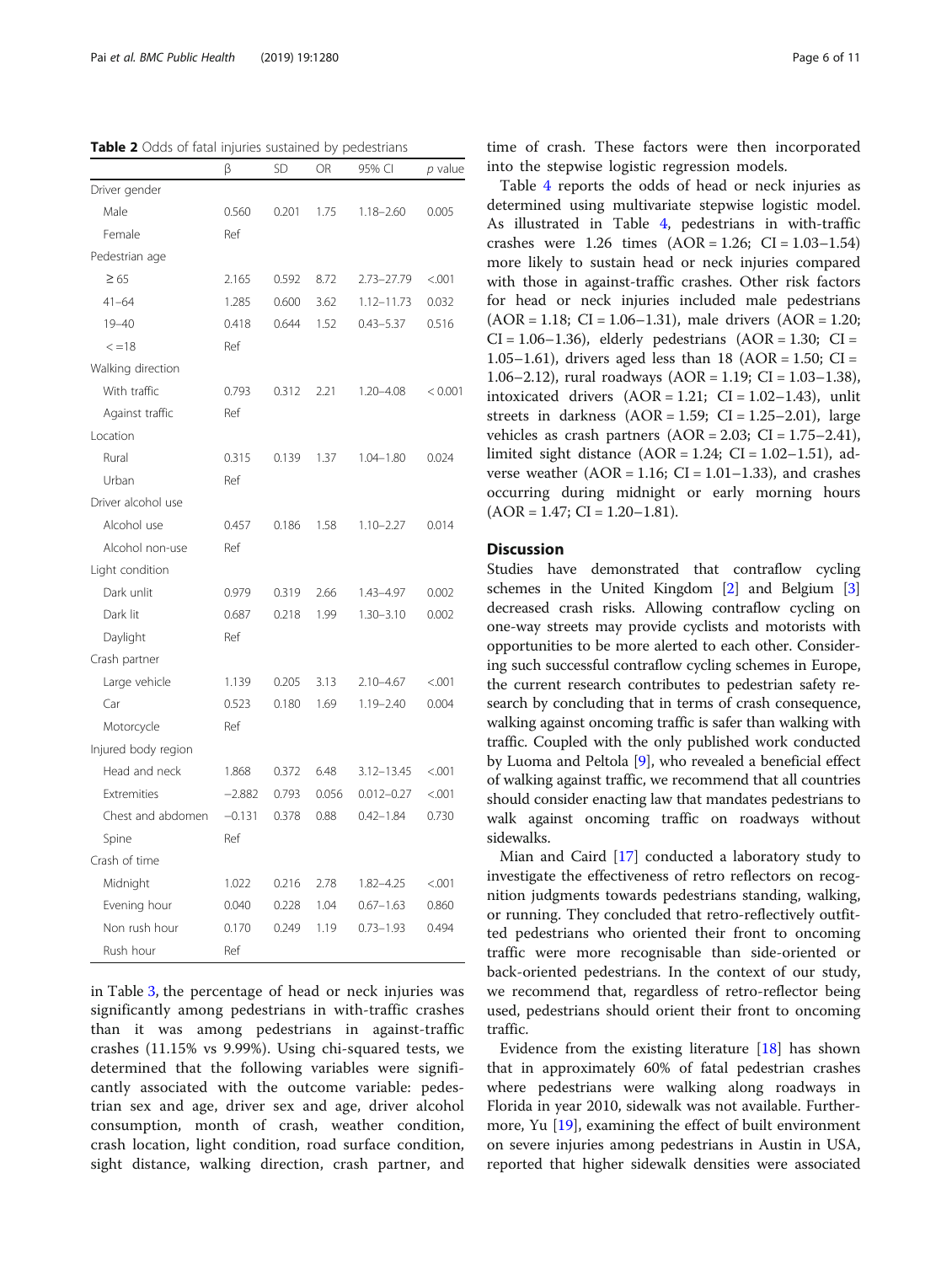## <span id="page-6-0"></span>Table 3 Distribution of head or neck injury according to a set of independent variables

|                              | N              | Head and neck | Other parts    | $x^2$ test |
|------------------------------|----------------|---------------|----------------|------------|
|                              |                | n (%)         | n (%)          | $p$ value  |
| Total                        | 14,382         | 1561 (10.85)  | 12,821 (88.15) |            |
| Pedestrian gender            |                |               |                | < 0.001    |
| Male                         | 6025 (41.89)   | 732 (12.15)   | 5302 (87.85)   |            |
| Female                       | 8357 (58.11)   | 838 (10.03)   | 7519 (89.97)   |            |
| Driver gender                |                |               |                | < 0.001    |
| Male                         | 9958 (69.24)   | 1147 (11.52)  | 8811 (88.48)   |            |
| Female                       | 4424 (30.76)   | 414 (9.36)    | 4010 (90.64)   |            |
| Pedestrian age               |                |               |                | < 0.001    |
| < 18                         | 1079 (7.50)    | 117 (10.84)   | 962 (89.16)    |            |
| $18 - 40$                    | 3250 (22.60)   | 228 (7.02)    | 3022 (92.98)   |            |
| $41 - 64$                    | 5045 (35.08)   | 548 (10.86)   | 4497 (89.14)   |            |
| $\geq 65$                    | 5008 (34.82)   | 668 (13.34)   | 4340 (86.66)   |            |
| Driver age                   |                |               |                | 0.083      |
| < 18                         | 275 (1.91)     | 36 (13.10)    | 239 (86.90)    |            |
| $18 - 40$                    | 7912 (55.01)   | 870 (11.00)   | 7042 (89.00)   |            |
| $41 - 64$                    | 5169 (35.94)   | 566 (10.95)   | 4603 (89.05)   |            |
| $\geq 65$                    | 1026 (7.13)    | 89 (8.67)     | 937 (91.33)    |            |
| Driver alcohol use           |                |               |                | 0.011      |
| Yes                          | 853 (5.93)     | 115 (13.48)   | 738 (86.52)    |            |
| <b>No</b>                    | 13,529 (94.07) | 1446 (10.69)  | 12,083 (89.31) |            |
| Months                       |                |               |                | 0.107      |
| Spring/summer                | 6689 (46.51)   | 696 (10.41)   | 5993 (89.59)   |            |
| Autumn/winter                | 7693 (53.49)   | 865 (11.24)   | 6828 (88.76)   |            |
| Weather                      |                |               |                | < 0.001    |
| Good                         | 9734 (67.68)   | 991 (10.18)   | 8743 (89.82)   |            |
| Adverse                      | 4648 (32.32)   | 570 (12.26)   | 4078 (87.74)   |            |
| Location                     |                |               |                | 0.015      |
| Urban (speed limit <= 50 km) | 4322 (30.05)   | 419 (9.69)    | 3903 (90.31)   |            |
| Rural (speed limit > 51 km)  | 10,060 (69.95) | 1112 (11.05)  | 8948 (88.95)   |            |
| Light condition              |                |               |                | < 0.001    |
| Daylight                     | 7440 (51.73)   | 734 (9.87)    | 6706 (90.13)   |            |
| Dark lit                     | 6124 (42.58)   | 694 (11.33)   | 5430 (88.67)   |            |
| Dark unlit                   | 818 (5.69)     | 133 (16.30)   | 685 (83.70)    |            |
| Road surface condition       |                |               |                | 0.002      |
| Dry                          | 10,941 (76.07) | 1137 (10.40)  | 9804 (89.60)   |            |
| Slippery                     | 3441 (23.93)   | 434 (12.30)   | 3017 (87.70)   |            |
| Sight distance               |                |               |                | 0.002      |
| Adequate                     | 13,704 (95.29) | 1463 (10.65)  | 12,241 (89.35) |            |
| Limited                      | 678 (4.71)     | 98 (14.55)    | 580 (85.55)    |            |
| Walking direction            |                |               |                | 0.050      |
| With traffic                 | 10,749 (74.74) | 1198 (11.15)  | 9551 (88.85)   |            |
| Against traffic              | 3633 (25.26)   | 363 (9.99)    | 3270 (90.01)   |            |
| Crash partner                |                |               |                | < 0.001    |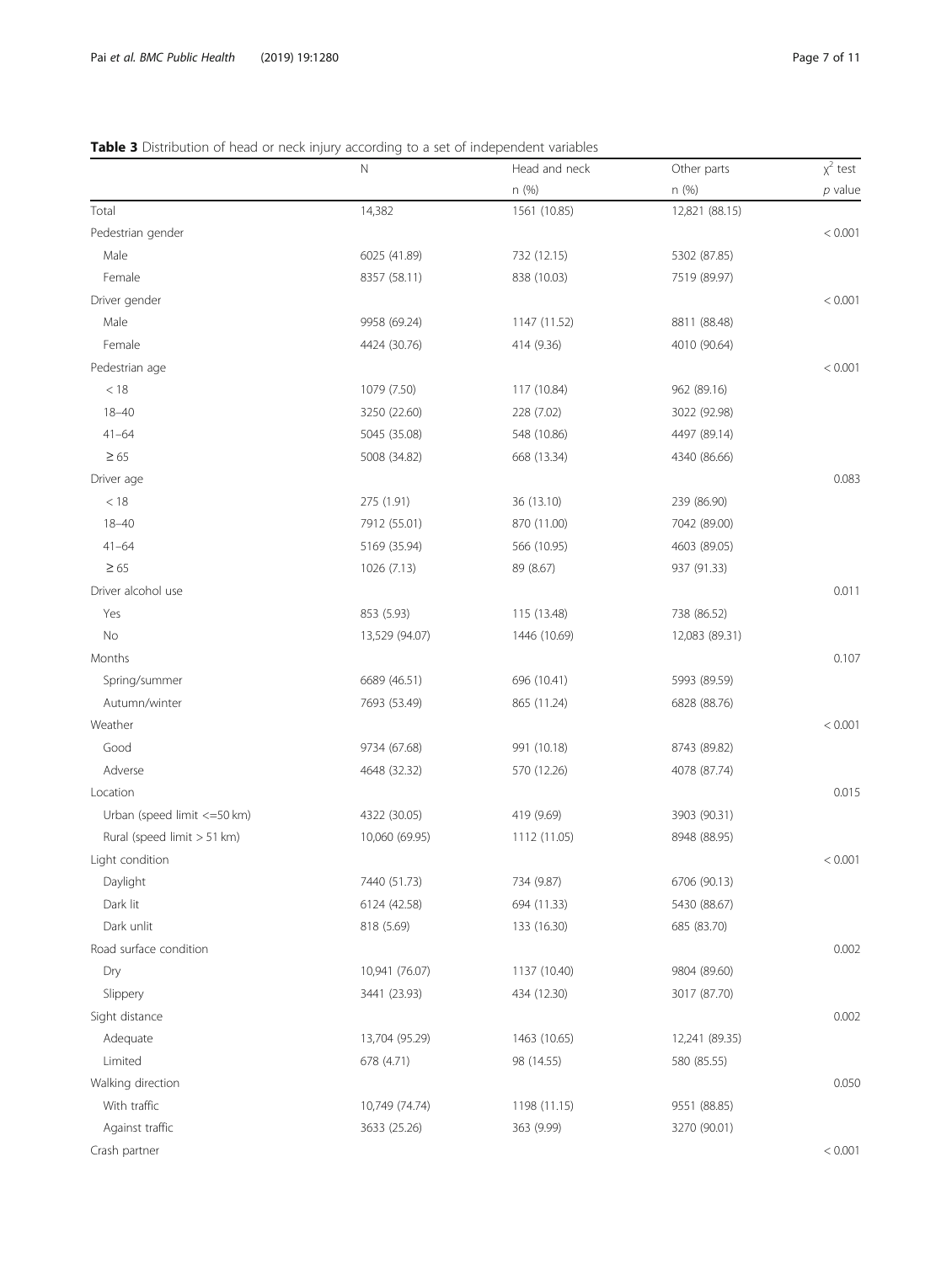|                                 | N              | Head and neck | Other parts  | $x^2$ test |
|---------------------------------|----------------|---------------|--------------|------------|
|                                 |                | n(%)          | n(%)         | $p$ value  |
| Large vehicle                   | 1252 (8.70)    | 246 (19.65)   | 1006 (80.35) |            |
| Car                             | 4904 (34.10)   | 352 (7.18)    | 4552 (92.82) |            |
| Motorcycle                      | 8226 (57.20)   | 963 (11.71)   | 7263 (88.29) |            |
| Day of week                     |                |               |              | 0.903      |
| Weekend                         | 3637 (25.29)   | 397 (10.92)   | 3240 (89.08) |            |
| Weekday                         | 10,745 (74.71) | 1164 (10.83)  | 9581 (89.17) |            |
| Time of crash                   |                |               |              | < 0.001    |
| Rush hour (0700-0859,1700-1859) | 4210 (29.27)   | 462 (10.97)   | 3748 (89.03) |            |
| Non rush hour (0900-1659)       | 4251 (29.56)   | 385 (9.06)    | 3866 (90.94) |            |
| Evening hour (1900-2359)        | 4572((31.79)   | 511 (11.18)   | 4061 (88.82) |            |
| Midnight (00-0659)              | 1349 (9.38)    | 203 (15.05)   | 1146 (84.95) |            |

Table 3 Distribution of head or neck injury according to a set of independent variables (Continued)

with less severe injuries among pedestrians. Although our data do not contain information on the presence of sidewalk, it seems clear that providing pedestrians with sidewalks is a crucial intervention point to reduce crash occurrence or severity. Our results confirm prior findings that, in the event that sidewalk is not available, walking against traffic has positive implications for being less severely injuries once a crash has occurred.

Our result that with-traffic crashes were more likely to be fatal than against-traffic crashes can be explained by the higher prevalence of head injuries among pedestrians involved in with-traffic crashes. We further observed that when pedestrians were walking with traffic in unlit streets in darkness, when sight distance was obstructed, and when the weather was adverse, head injuries were more prevalent. This finding demonstrates that the negative effect of walking with traffic on head injuries is more pronounced on reduced-visibility streets. Previous studies [\[20](#page-9-0)–[22\]](#page-9-0) have established the association between unlit streets and pedestrian fatalities. Furthermore, reduced sight distance has been found to increase pedestrian crashes [\[23,](#page-9-0) [24\]](#page-9-0). Our results here also indicate the benefit of walking against traffic in terms of head injuries and fatalities, especially under reduced-visibility conditions. The implications of our findings here are outlines as follows. First, pedestrians should be educated to enhance their own conspicuity by using wearable reflectors under reduced-visibility conditions such as at nights, which have been reported in literature to increase detection rate and distance [[17\]](#page-9-0). Second, street lighting and sight distance should be improved on roadways without sidewalks. Third, when sidewalks are absent, pedestrians should remember that they should walk against traffic, particularly under reduced-visibility conditions.

Studies have pointed out that vehicle collision velocity has the most significant effect on pedestrian head injuries, especially under a back impact [\[10](#page-9-0), [11](#page-9-0)]. Congruent with these studies, we observed that head injuries tended to be more prevalent in with-traffic crashes where pedestrians were struck from behind, particularly in rural settings where collision velocities tended to be higher. Our finding thus implies that, to reduce risks of head injuries and fatalities, pedestrians should walk against traffic on roadways without sidewalks, particularly in rural settings.

The risks of head injury have been found to be substantially greater among those struck by heavy vehicles compared with those struck by cars [[22](#page-9-0), [25](#page-9-0), [26](#page-9-0)]. The relatively high bumpers and relatively blunt frontal geometry of heavy vehicles increase the likelihood of head injuries. We contribute to the pedestrian safety literature by concluding that heavy vehicles play a crucial role in increasing both pedestrian fatalities and head injuries in with-traffic crashes. Potential countermeasures suggested in the literature include designing optimised frontal geometry configurations and energy-absorbing materials [\[27](#page-9-0)], which are likely to benefit pedestrians during street crossing in general and when walking along streets in particular.

Alcohol use has been consistently reported to influence driving behaviours by affecting neural processes such as cognitive abilities and reaction times, which are crucial in executing successful emergency braking and evasive manoeuvres [[28,](#page-9-0) [29\]](#page-9-0). We concluded that alcohol increases the likelihood of fatal injuries and head injuries, particularly among pedestrians in withtraffic crashes. Accordingly, impaired cognitive abilities due to alcohol increase not only crash risks (as reported by Ogden and Moskowitz [[30](#page-9-0)]) but also injury severity as found in our study. The fact that the majority of alcohol-related crashes occur at night necessitates tightening laws against drunk driving, especially at night, when pedestrians are less conspicuous than they are at daytime.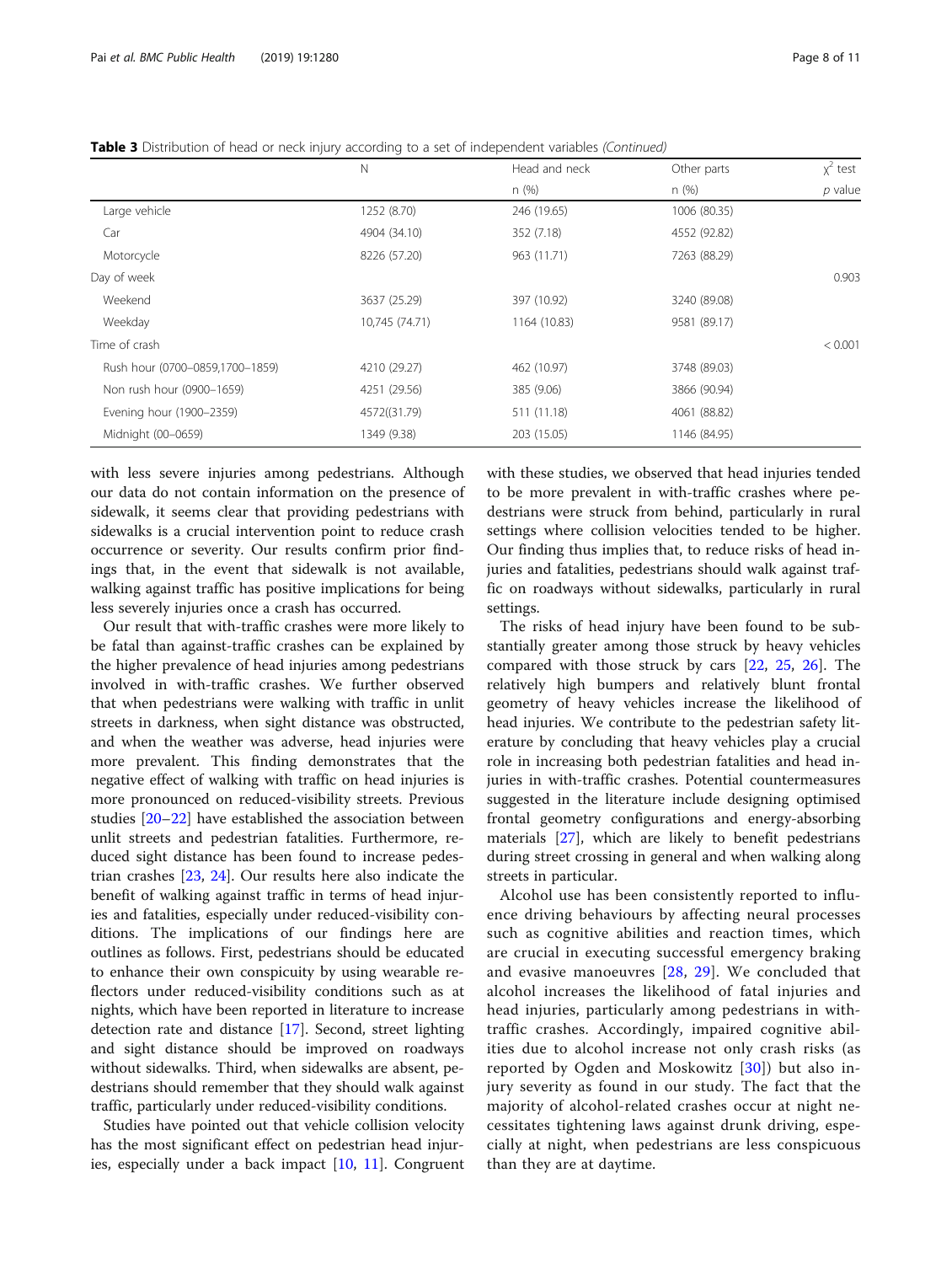<span id="page-8-0"></span>Table 4 Odds of head or neck injuries sustained by pedestrians

|                     | β        | SD    | OR   | 95% CI        | $P$ value |
|---------------------|----------|-------|------|---------------|-----------|
| Pedestrian gender   |          |       |      |               |           |
| Male                | 0.165    | 0.055 | 1.18 | $1.06 - 1.31$ | 0.003     |
| Female              | Ref      |       |      |               |           |
| Driver sex          |          |       |      |               |           |
| Male                | 0.181    | 0.063 | 1.20 | $1.06 - 1.36$ | 0.004     |
| Female              | Ref      |       |      |               |           |
| Pedestrian age      |          |       |      |               |           |
| $\geq 65$           | 0.265    | 0.108 | 1.30 | $1.05 - 1.61$ | 0.015     |
| $41 - 64$           | $-0.012$ | 0.109 | 0.99 | $0.80 - 1.22$ | 0.911     |
| $19 - 40$           | $-0.509$ | 0.122 | 0.60 | $0.47 - 0.76$ | < 0.001   |
| < 18y               | Ref      |       |      |               |           |
| Driver age          |          |       |      |               |           |
| $\geq 65$           | Ref      |       |      |               |           |
| $41 - 64$           | 0.255    | 0.122 | 1.30 | $1.02 - 1.64$ | 0.037     |
| $19 - 40$           | 0.258    | 0.119 | 1.30 | $1.03 - 1.64$ | 0.030     |
| < 18y               | 0.405    | 0.176 | 1.50 | $1.06 - 2.12$ | 0.027     |
| Walking direction   |          |       |      |               |           |
| Back to traffic     | 0.231    | 0.104 | 1.26 | $1.03 - 1.54$ | 0.026     |
| Facing traffic      | Ref      |       |      |               |           |
| Location            |          |       |      |               |           |
| Rural               | 0.174    | 0.078 | 1.19 | $1.03 - 1.38$ | 0.021     |
| Urban               | Ref      |       |      |               |           |
| Drivers alcohol use |          |       |      |               |           |
| Alcohol use         | 0.191    | 0.087 | 1.21 | $1.02 - 1.43$ | 0.028     |
| Alcohol non-use     | Ref      |       |      |               |           |
| Light condition     |          |       |      |               |           |
| Dark unlit          | 0.461    | 0.122 | 1.59 | $1.25 - 2.01$ | < 0.001   |
| Dark lit            | 0.119    | 0.084 | 1.13 | $0.96 - 1.33$ | 0.115     |
| Daylight            | Ref      |       |      |               |           |
| Crash partner       |          |       |      |               |           |
| Large vehicle       | 0.710    | 0.087 | 2.03 | $1.72 - 2.41$ | < 0.001   |
| Car                 | $-0.400$ | 0.070 | 0.67 | $0.59 - 0.77$ | < 0.001   |
| Motorcycle          | Ref      |       |      |               |           |
| Sight distance      |          |       |      |               |           |
| Limited             | 0.215    | 0.101 | 1.24 | $1.02 - 1.51$ | 0.034     |
| Adequate            | Ref      |       |      |               |           |
| Weather             |          |       |      |               |           |
| Adverse             | 0.148    | 0.071 | 1.16 | $1.01 - 1.33$ | 0.037     |
| Fine                | Ref      |       |      |               |           |
| Time of crash       |          |       |      |               |           |
| Midnight hour       | 0.387    | 0.104 | 1.47 | $1.20 - 1.81$ | < 0.001   |
| Evening hour        | 0.133    | 0.106 | 1.14 | $0.93 - 1.41$ | 0.210     |
| Rush hour           | 0.123    | 0.083 | 1.13 | $0.96 - 1.33$ | 0.139     |
| Nonrush hour        | Ref      |       |      |               |           |

Our study is not without limitations. Similar to other studies that have relied on police-reported crash data, one major limitation of our study is that some crucial variables were unavailable. For example, data on intoxicated pedestrians were unavailable; alcohol use by pedestrians may play a role in injury risks, but such data were unavailable in our study. Research [\[31\]](#page-9-0) has suggested that alcohol increased pedestrian crashes and the resulting injury severity; Fontaine and Gourlet [[8\]](#page-9-0) further indicated that intoxicated pedestrians were overinvolved in crashes while walking along streets. Future work may attempt to obtain additional alcohol use data from other sources. Other crucial factors that were unavailable from our data include the exact locations of pedestrian crashes. Data on the exact locations of crashes would have enabled us to obtain additional roadway characteristics such as the presence of sidewalks. A better understanding of pedestrian's walking direction and the presence of sidewalks is a fruitful area for future research.

A noteworthy limitation of our study is that underreporting often is a problem with severity analysis. Crashes that result in injuries were more likely to be underreported than fatal crashes [[32\]](#page-9-0). Recent research [[33,](#page-10-0) [34\]](#page-10-0) using police-reported data have mentioned these shortcomings. In the current research, however, given that the pedestrian was likely to get injured and may be likely to report the crash, the underreporting bias can be less of a concern. Our results, which were obtained by analysing police-reported crash data, should be interpreted with caution. Finally, although the injury data used in our study are generally reliable because crash investigators trace these data up to 30 days from hospitals, future work may attempt to obtain other injury data such as hospitalisation by linking our data to clinic data.

## Conclusions

We concluded that injuries to pedestrians appeared to be more severe when they were in with-traffic crashes than they were in against-traffic crashes. In addition, with-traffic crashes resulted in more head injuries than did against-traffic crashes. The negative effect of walking with traffic appeared to be more pronounced under reduce-visibility conditions such as unlit streets in darkness, adverse weather conditions, and obstructed sight distance. To reduce both crash risks and injury severity, we recommend that pedestrians should walk against traffic at roadways without sidewalks, particularly under reduced-visibility conditions.

#### Abbreviations

AOR: Adjusted odds ratio; BAC: Blood-alcohol consumption; CI: Confidence interval; SD: Standard deviation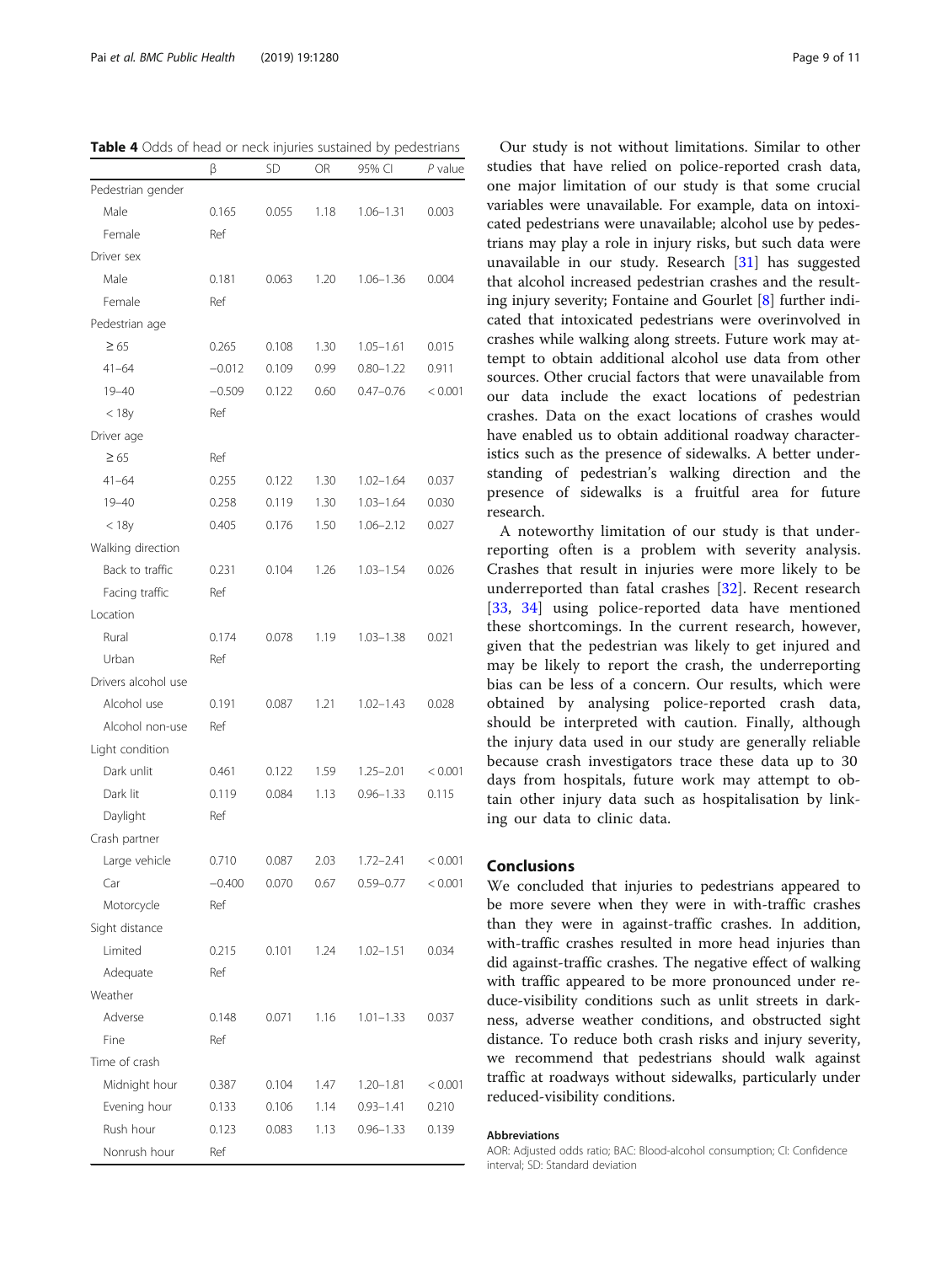#### <span id="page-9-0"></span>Acknowledgments

This manuscript was edited by Wallace Academic Editing.

#### Authors' contributions

HPM was in charge of the study protocol and data extraction, analysis, interpretation, and reporting. PLC reviewed the literature, interpreted the data, and edited the manuscript. STM was in charge of data extraction and analysis. SHW reviewed the literature, revised the manuscript, and interpreted the results. VL supported the literature search and quality assessment. CWP was responsible for study design, contributed to the analysing and interpretation of data, and drafted the manuscript. The final version of the manuscript was read and approved by all contributing authors.

#### Funding

This study was financially supported by grants from the Ministry of Science and Technology, Taiwan (MOST 108–2221-E-038-001, MOST 105–2221-E-038- 013-MY3 and MOST 103–2314-B-038-013-MY2) and Yuan's General Hospital and Taipei Medical University (106YGH-TMU-07). Václav Linkov was supported by the Ministry of Education, Youth and Sports within National Sustainability Programme I, a project of Transport R&D Centre (LO1610), on a research grant acquired from the Operational Programme Research and Development for Innovations (CZ.1.05/2.1.00/03.0064). The funders had no role in the design of the study, data collection and analysis, interpretation of data, or preparation of the manuscript.

#### Availability of data and materials

The police-reported crash data, which are open to the researchers in Taiwan, are available from the Health and Welfare Data Science Center ([http://dep.](http://dep.mohw.gov.tw/DOS/np-2497-113.html) [mohw.gov.tw/DOS/np-2497-113.html](http://dep.mohw.gov.tw/DOS/np-2497-113.html)). Only citizens of Taiwan who fulfill the requirements of conducting research projects are eligible to apply for the police-reported crash dataset. The use of police-reported crash dataset is limited to research purposes only. Applicants must follow the Computer-Processed Personal Data Protection Law.

#### Ethics approval and consent to participate

The current research analysed national crash data without individuals' confidential information such as names or identity numbers. Consent to participate was therefore not requested. The study was approved in its entirety by the Institutional Review Board affiliated with Taipei Medical University (IRB#: N201808071).

#### Consent for publication

The current research analysed national crash data without individuals' confidential information such as names or identity numbers. Consent for publication was therefore not requested.

#### Competing interests

The authors declare that they have no competing interests.

#### Author details

<sup>1</sup>Graduate Institute of Injury Prevention and Control, College of Public Health, Taipei Medical University, Taipei, Taiwan. <sup>2</sup>Department of Emergency Medicine, Taipei Municipal Wanfang Hospital, Taipei Medical University, Taipei, Taiwan. <sup>3</sup>Department of Traditional Chinese Medicine, Taipei Medical University Hospital, Taipei, Taiwan. <sup>4</sup>Department of Traffic Psychology, CDV -Transport Research Centre, Brno, Czech Republic. <sup>5</sup>Department of Emergency Medicine, Shuang-Ho Hospital, Taipei Medical University, Taipei, Taiwan. 6 Department of Emergency Medicine, School of Medicine, Taipei Medical University, Taipei, Taiwan.

## Received: 19 January 2019 Accepted: 4 September 2019

#### References

- Pucher J, Dill J, Handy S. Infrastructure, programs, and policies to increase bicycling: an international review. Prev Med. 2010;50:S106–25.
- 2. Ryley T, Davies D. Further developments in the design of contra-flow cycling schemes. TRL REPORT, vol. 358; 1998.
- 3. Vandenbulcke G, Thomas I, Panis LI. Predicting cycling accident risk in Brussels: a spatial case–control approach. Accid Anal Prev. 2014;62:341–57.
- 4. Kim J-K, Kim S, Ulfarsson GF, Porrello LA. Bicyclist injury severities in bicycle– motor vehicle accidents. Accid Anal Prev. 2007;39(2):238–51.
- 5. Yan X, Ma M, Huang H, Abdel-Aty M, Wu C. Motor vehicle–bicycle crashes in Beijing: irregular maneuvers, crash patterns, and injury severity. Accid Anal Prev. 2011;43(5):1751–8.
- 6. The Florida Statutes[.https://www.flsenate.gov/Laws/Statutes/2018/2316.2130](https://www.flsenate.gov/Laws/Statutes/2018/2316.2130) Accessed on 8 Jan 2019.
- 7. Balk SA, Tyrrell RA, Brooks JO, Carpenter TL. Highlighting human form and motion information enhances the conspicuity of pedestrians at night. Perception. 2008;37(8):1276–84.
- 8. Fontaine H, Gourlet Y. Fatal pedestrian accidents in France: a typological analysis. Accid Anal Prev. 1997;29(3):303–12.
- 9. Luoma J, Peltola H. Does facing traffic improve pedestrian safety? Accid Anal Prev. 2013;50:1207–10.
- 10. Han Y, Yang J, Mizuno K, Matsui Y. Effects of vehicle impact velocity, vehicle front-end shapes on pedestrian injury risk. Traffic Inj Prev. 2012;13(5):507–18.
- 11. Liu W, Su S, Qiu J, Zhang Y, Yin Z. Exploration of pedestrian head injuries—collision parameter relationships through a combination of retrospective analysis and finite element method. Int J Environ Res Public Health. 2016;13(12):1250.
- 12. Dunbar G. Using epidemiological data to address psychological questions about pedestrian behaviour. In: International conference of traffic and transport psychology, vol. 2005; 2005.
- 13. Schofer JL, Christoffel KK, Donovan M, Lavigne JV, Tanz RR, Wills KE. Child pedestrian injury taxonomy based on visibility and action. Accid Anal Prev. 1995;27(3):317–33.
- 14. NPA (National Police Administration). Road traffic and accident analysis 2017. National Police Administration, Ministry of the Interior. Taipei: Institute of Transportation, Ministry of Transportation and Communication; 2018.
- 15. Olszewski P, Szagała P, Wolański M, Zielińska A. Pedestrian fatality risk in accidents at unsignalized zebra crosswalks in Poland. Accid Anal Prev. 2015; 84:83–91.
- 16. McHugh ML. The chi-square test of independence. Biochem Med. 2013; 23(2):143–9.
- 17. Mian J, Caird JK. The effects of speed and orientation on recognition judgments of retro-reflectively clothed pedestrians at night. Transport Res F: Traffic Psychol Behav. 2018;56:185–99.
- 18. Spainhour LK, Wootton IA, Sobanjo JO, Brady PA. Causative factors and trends in Florida pedestrian crashes. Transp Res Rec. 2006;1982(1):90–8.
- 19. Yu C-Y. Built environmental designs in promoting pedestrian safety. Sustainability. 2015;7(7):9444–60.
- 20. Graw M, König HG. Fatal pedestrian–bicycle collisions. Forensic Sci Int. 2002; 126(3):241–7.
- 21. Siddiqui N, Chu X, Guttenplan M. Crossing locations, light conditions, and pedestrian injury severity. Transp Res Rec. 2006;1982:141–9.
- 22. Kim J-K, Ulfarsson GF, Shankar VN, Mannering FL. A note on modeling pedestrian-injury severity in motor-vehicle crashes with the mixed logit model. Accid Anal Prev. 2010;42(6):1751–8.
- 23. Schoon J. Sight distance for disabled pedestrians at crossings: methodology comparison with other modes. Transp Res Rec. 2013;2393:174–82.
- 24. Zegeer C, Stewart R, Huang H, Lagerwey P. Safety effects of marked versus unmarked crosswalks at uncontrolled locations: analysis of pedestrian crashes in 30 cities. Transp Res Rec. 2001;1773:56–68.
- 25. Maki T, Kajzer J, Mizuno K, Sekine Y. Comparative analysis of vehicle– bicyclist and vehicle–pedestrian accidents in Japan. Accid Anal Prev. 2003; 35(6):927–40.
- 26. Lefler DE, Gabler HC. The fatality and injury risk of light truck impacts with pedestrians in the United States. Accid Anal Prev. 2004;36(2):295–304.
- 27. Oh C, Kang Y-s, Kim W. Assessing the safety benefits of an advanced vehicular technology for protecting pedestrians. Accid Anal Prev. 2008;40(3): 935–42.
- 28. Wan J, Wu C, Zhang Y, Houston RJ, Chen CW, Chanawangsa P. Drinking and driving behavior at stop signs and red lights. Accid Anal Prev. 2017;104:10–7.
- 29. Behnood A, Mannering FL. The effects of drug and alcohol consumption on driver injury severities in single-vehicle crashes. Traffic Inj Prev. 2017;18(5):456–62.
- 30. Ogden EJ, Moskowitz H. Effects of alcohol and other drugs on driver performance. Traffic Inj Prev. 2004;5(3):185–98.
- 31. Lowenfels AB, Miller TT. Alcohol and trauma. Ann Emerg Med. 1984;13(11): 1056–60.
- 32. Elvik R, Mysen A. Incomplete accident reporting: meta-analysis of studies made in 13 countries. Transp Res Rec. 1999;1665(1):133–40.